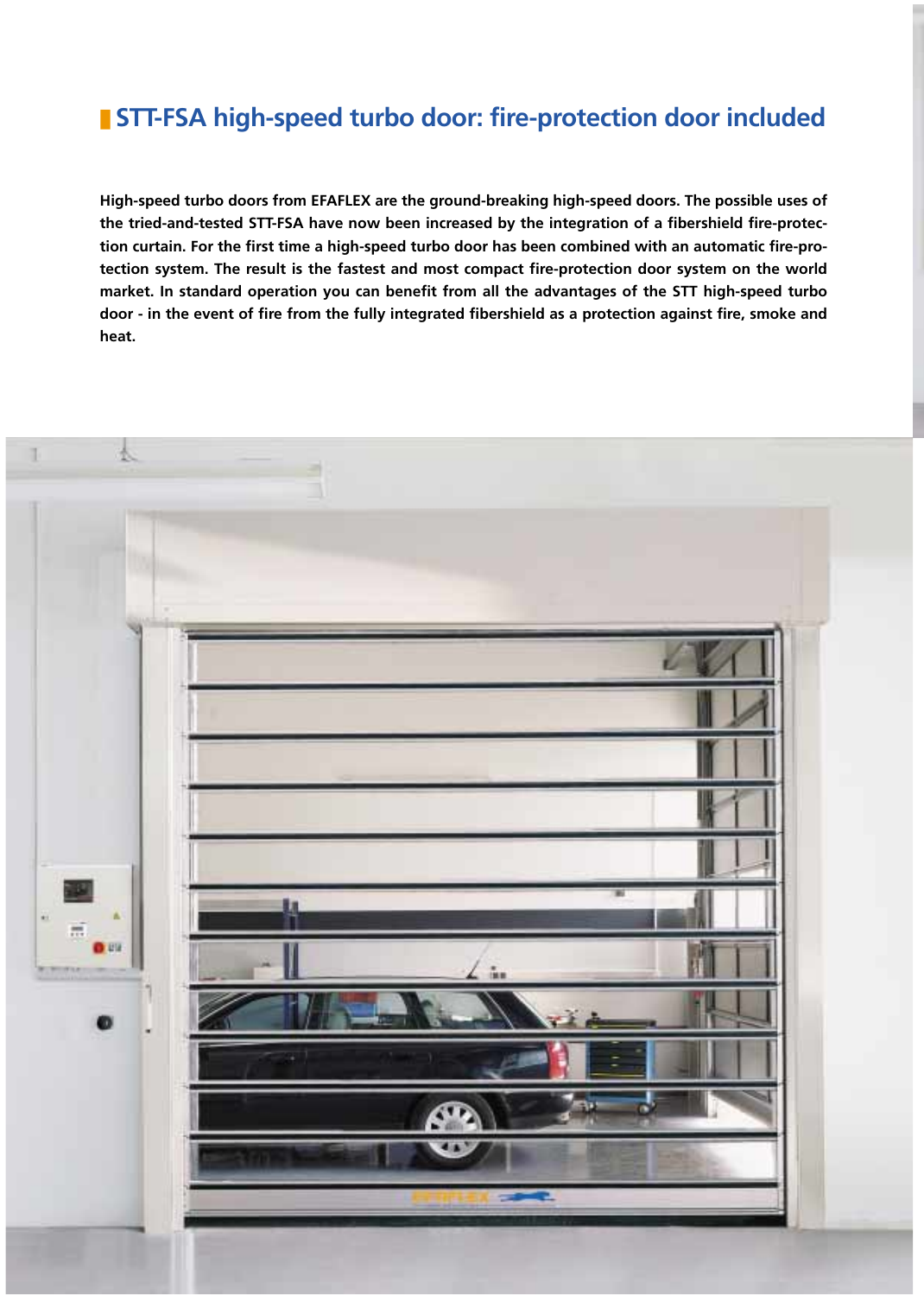

#### ■ **An extraordinary combination**

The door curtain basically consists of clear acrylic glass laths with at least 70% visible surface. The door leaf is accommodated by the circular spiral. This design enables very high speeds; up to 3.0 m/sec depending on door size!

The fire protection is provided by the fibershield fire-protection curtain which is fully integrated into the door and acts as a seal. It complies with the fire-protection category E120 as per EN 1634-1 as well as the radiation resistance class EW30.

As the fire-protection curtain is already integrated into the door, no additional space is required; in particular the side opposite the door remains completely free.

The joint controller for both systems assures that the high-speed door opens automatically and the fire protection curtain closes even if there is a power failure.

#### ■ **Superb fire protection**

The automatic fire-protection fire curtain system "fibershield" provides effective and flexible protection against the spread of fire. It has proven its worth over one hundred times and is the ideal fire containing system for the highspeed turbo door. A specially reinforced and coated glass-fiber weave resists temperatures of up to 1,100 °C –the fact that it is installed flush with the wall means that it also seals off the spread of smoke at the same time. In comparison with non-insulating systems the fibershield reduces the resulting radiation of heat significantly.



■ **optimum Solution**

#### ■ **Maximum speed of movement**

In contrast to external fire-protection solutions the STT-FSA high-speed turbo door with integrated fire-protection curtain is not impaired in its function. A tension spring that supports the motor acts against the weight of the door. This means that the door can be rapidly accelerated up to 3m/sec.

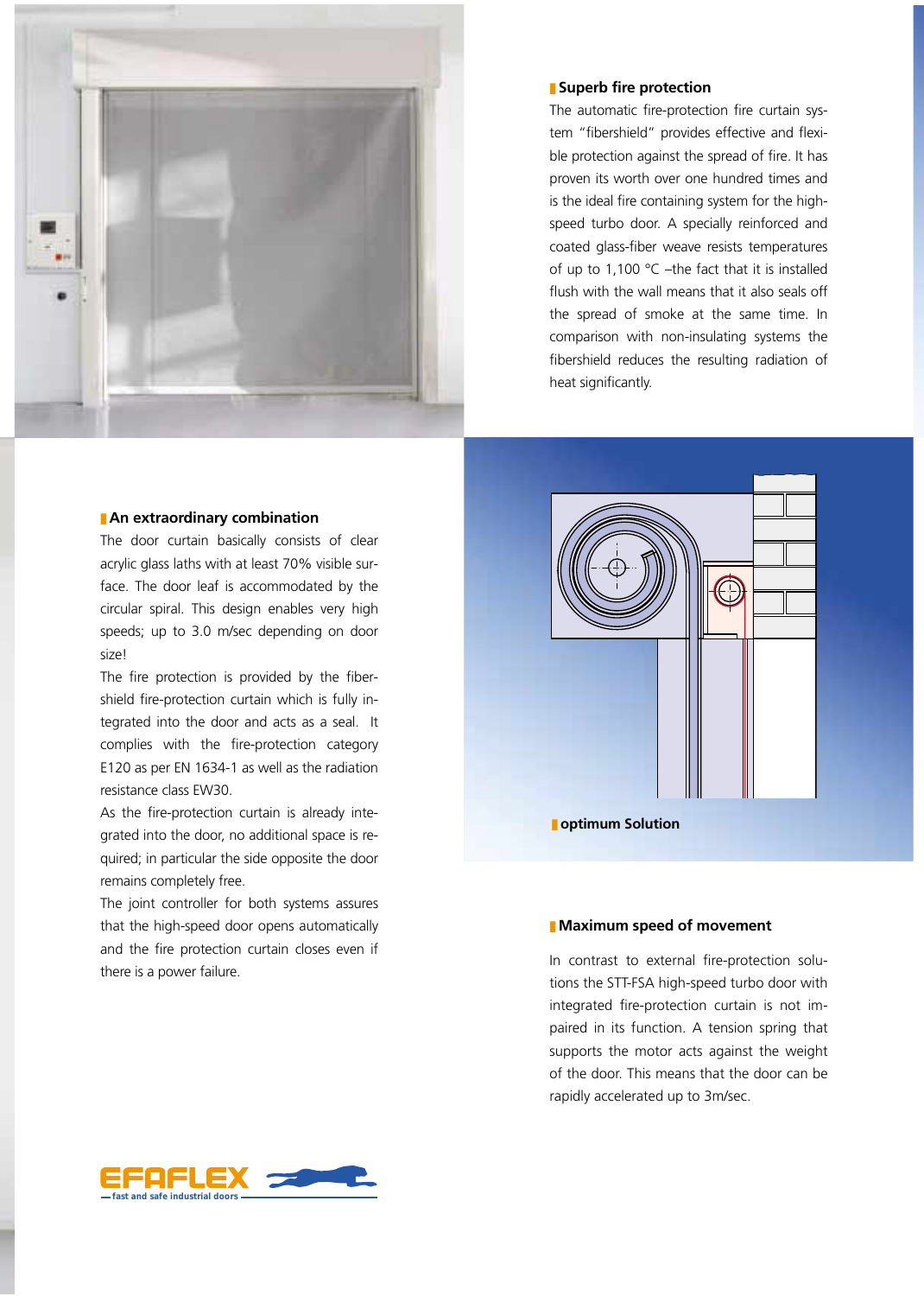

#### ■ **The alternative fire protection**

While other combinations of fire-protection door and high-speed door partly entail considerable disadvantages, the STT-FSA is a safe and space-saving solution. Expensive additional fire-protection roll-up doors or horizontal doors closed by spring drums on the opposite wall side are a thing of the past.

#### ■ **Door safety**

Fire protection and high-speed doors must fulfil a range of different requirements. The focus for high-speed doors is on speed and availability whilst at the same time ensuring protection of both persons and material.

Fire-protection doors must offer safety in the event of danger: Fire containment and smoke protection, heat radiation resistance and a static seal.

This is how the requirements and the prevailing standards are met:

A facia strip is fitted as standard to the highspeed door which complies with EN 12445 and EN 12453.

In the event of fire it follows a routine that opens the high-speed door - even if there is a power failure and allows the fire-protection curtain to close.



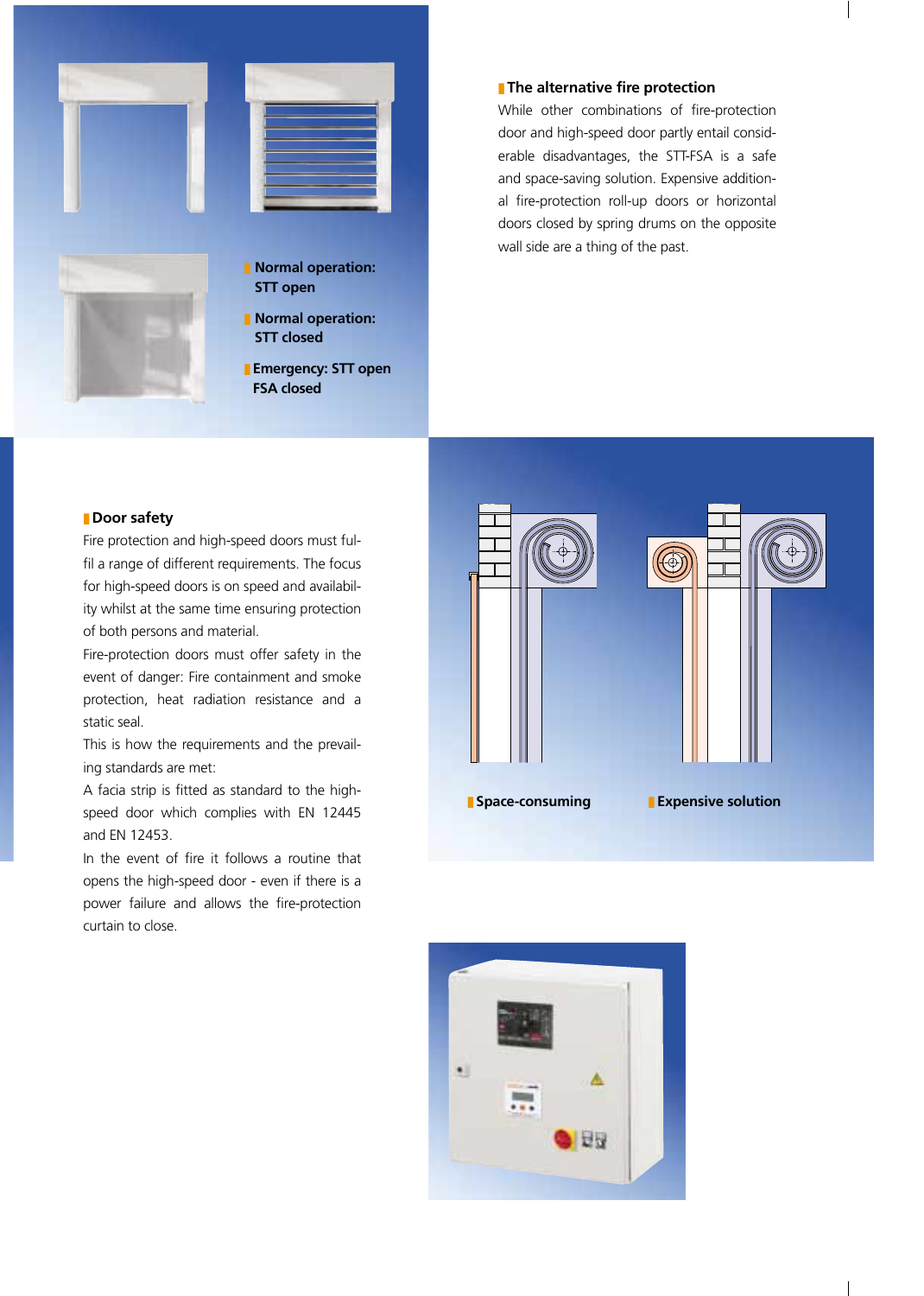

#### ■ **Customer Advisory Service**

Services is very important to EFAFLEX and will cover many points: Experienced specialists will visit the installation site, discuss with you the requirements and issue an individual door concept. Highly trained EFAFLEX engineers will install the door promptly and professionally. EFAFLEX customer service centres in your area offer service, prompt supply of spares and required inspections of power operated doors in accordance with the recommended maintenance agreement.

#### ■ **Design and Development**

Many design features – most of them patented – are integrated into the outstanding EFAFLEX developments. They are the result of many years of innovative engineering work by the company's development and design departments. The latest high-precision equipment is used for production. All steel parts, for example, are cut from sheet metal with computer-controlled laser and plasma arc cutting systems. CNC bending presses with 6M working edges and controls for all five axles are used to shape the sheet metal plates. High production quality is the consistent result. By professionals – for professionals.

#### ■ **Product Range**

The product range comprises a wide spectrum of various industrial doors. Choose the optimum solution – EFAFLEX always offers you the perfect total configuration.

#### ■ **Warranty**

Trust is good – highest production quality, conscientious final check and outstanding warranty is even better. Best of all, however, is an unlimited working cycle.





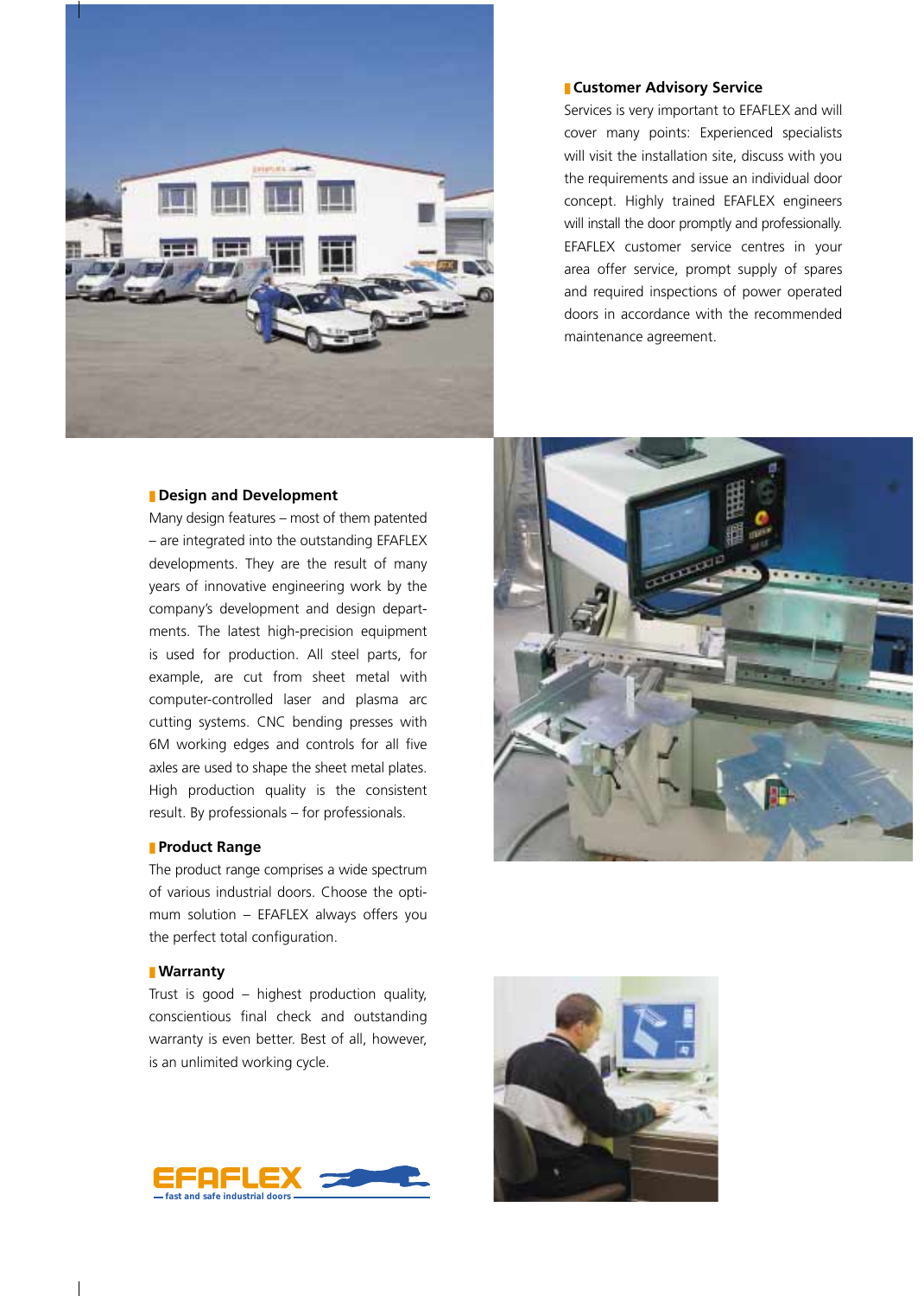## ■ **Further information is available on: www.efaflex.com or simply enquire by fax: +49-(0)8765/82-100**



■ **SST High-Speed Spiral Door**



■ **SST-ISO-K High-Speed Spiral Door k value = 0.5 W/m2K**



■ **STT High-Speed Turbo Door**



■ **STR High-Speed Turbo Roll-Up Door**



■ **SRT High-Speed Roll-Up Door**  ■ **SRT-EL High-Speed Roll-Up Door**



■ **SRT-EC High-Speed Roll-Up Door Foodstuff and hygiene areas** 



■ **AS** 

- **Aluminium High-Speed Folding Door** ■ **AT**
- **Rapid High-Speed Alarm Door**



■ **ES Elastik High-Speed Folding Door**

#### **Your EFAFLEX partner Please send us information on**

| $\Box$ The World of Doors |               | $\Box$ SST    |
|---------------------------|---------------|---------------|
| $\Box$ SST-ISO-K          | $\Box$ STT    | $\Box$ STR    |
| <b>SRT</b>                | <b>SRT-EL</b> | $\Box$ SRT-EC |
| $\overline{\mathsf{A}}$   | $\Box$ AT     | $\Box$ ES     |

| SST             |
|-----------------|
| <b>STR</b>      |
| $\sqcup$ SRT-F( |
| <b>IFS</b>      |

| Capacity |  |
|----------|--|

Road, Number

Surname, forename

Company/Branch

Town, Postcode Country

Telephone Fax



EFAFLEX GmbH & Co. KG Fliederstraße 14 · D-84079 Bruckberg Telephone +49-(0)8765/82-0 · Fax +49-(0)8765/82-100 http://www.efaflex.com